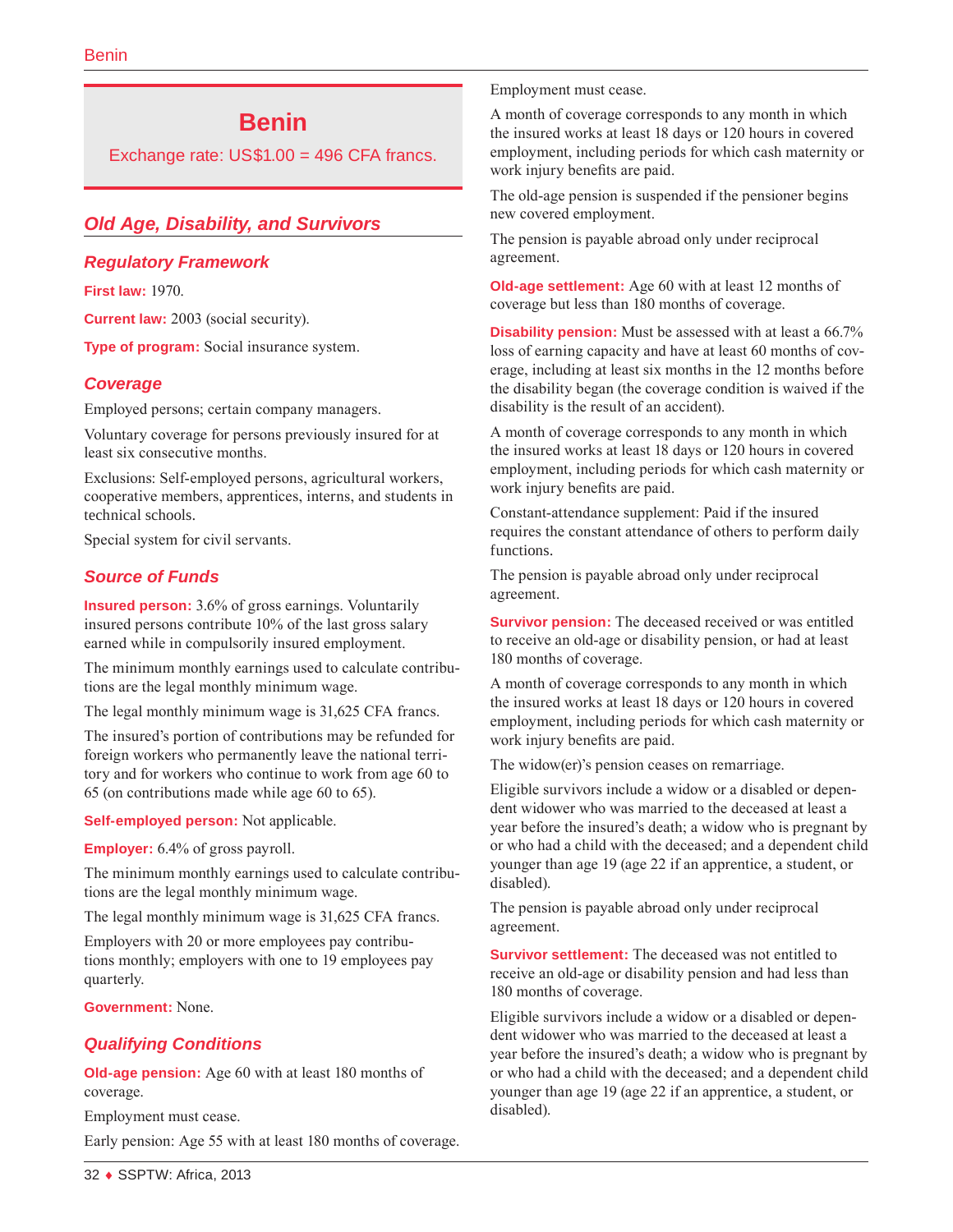## *Old-Age Benefits*

**Old-age pension:** The pension is 30% of the insured's average monthly earnings in the first 15 years of coverage plus 2% of average monthly earnings for each 12-month period of coverage exceeding 180 months.

The maximum pension is 80% of the insured's earnings, up to a maximum set by the Council of Ministers.

Early pension: The pension is reduced by 5% for each year the pension is awarded before the insured reaches age 60; at age 60, the normal pension is paid.

Average monthly earnings are 1.66% of the earnings used to calculate contributions in the last five years of coverage.

The minimum pension is 60% of the legal monthly minimum wage.

The legal monthly minimum wage is 31,625 CFA francs.

**Old-age settlement:** A lump sum of the insured's average monthly earnings in the last 10 years multiplied by the number of 12-month periods of coverage is paid.

Benefit adjustment: Benefits are adjusted according to changes in the cost of living, depending on the financial resources of the system.

#### *Permanent Disability Benefits*

**Disability pension:** The pension is 30% of the insured's average monthly earnings in the first 15 years of coverage plus 2% of average monthly earnings for each 12-month period of coverage exceeding 180 months. For each year the pension is awarded before the insured reaches age 60, the insured is credited with a six-month coverage period.

The maximum pension is 80% of the insured's earnings, up to a maximum set by the Council of Ministers.

Average monthly earnings are 1.66% of the earnings used to calculate contributions in the last five years of coverage.

The minimum pension is 60% of the legal monthly minimum wage.

The legal monthly minimum wage is 31,625 CFA francs.

Constant-attendance supplement: 40% of the pension is paid.

The disability pension ceases at age 60 and is replaced by an old-age pension of the same value.

The insured may receive two or more pensions. The total amount received is 100% of the higher pension plus 50% of the other pension(s).

Benefit adjustment: Benefits are adjusted according to changes in the cost of living, depending on the financial resources of the system.

#### *Survivor Benefits*

**Survivor pension:** 40% of the old-age or disability pension the deceased received or was entitled to receive is paid to

the widow(er). If there is more than one widow(er), the pension is split equally. A widower may receive a pension for his first deceased spouse only.

Remarriage settlement: A lump sum of six months of pension is paid.

**Orphan's pension:** 20% of the old-age or disability pension the deceased received or was entitled to receive is paid for one orphan; 40% for two or more orphans; 30% for a full orphan who is an only child. The amount paid may be recalculated if the number of eligible orphans changes.

All survivor benefits combined must not exceed 80% of the deceased's pension.

An eligible survivor may also receive survivor benefits under the work injury program. The total amount received is 100% of the work injury survivor pension plus the portion of the nonwork injury survivor pension that exceeds this amount.

**Survivor settlement:** A lump sum of one month of the old-age or disability pension the deceased received or was entitled to receive with at least 180 months of coverage is paid for each six-month period of coverage. If there is more than one eligible survivor, the settlement is split equally. If there is no eligible spouse or orphan, the settlement is paid to the deceased's parents.

Benefit adjustment: Benefits are adjusted according to changes in the cost of living, depending on the financial resources of the system.

#### *Administrative Organization*

Ministry of Labor and Public Administration provides general supervision.

National Social Security Fund, managed by a tripartite board and a director, administers the program.

#### *Sickness and Maternity*

#### *Regulatory Framework*

**First law:** 1952.

**Current laws:** 1998 (labor code) and 2003 (social security).

**Type of program:** Social insurance system. Maternity benefits only.

#### *Coverage*

Employed women; certain company managers.

Exclusions: Self-employed persons, agricultural workers, cooperative members, apprentices, interns, and students in technical schools.

Special system for civil servants.

#### *Source of Funds*

**Insured person:** None.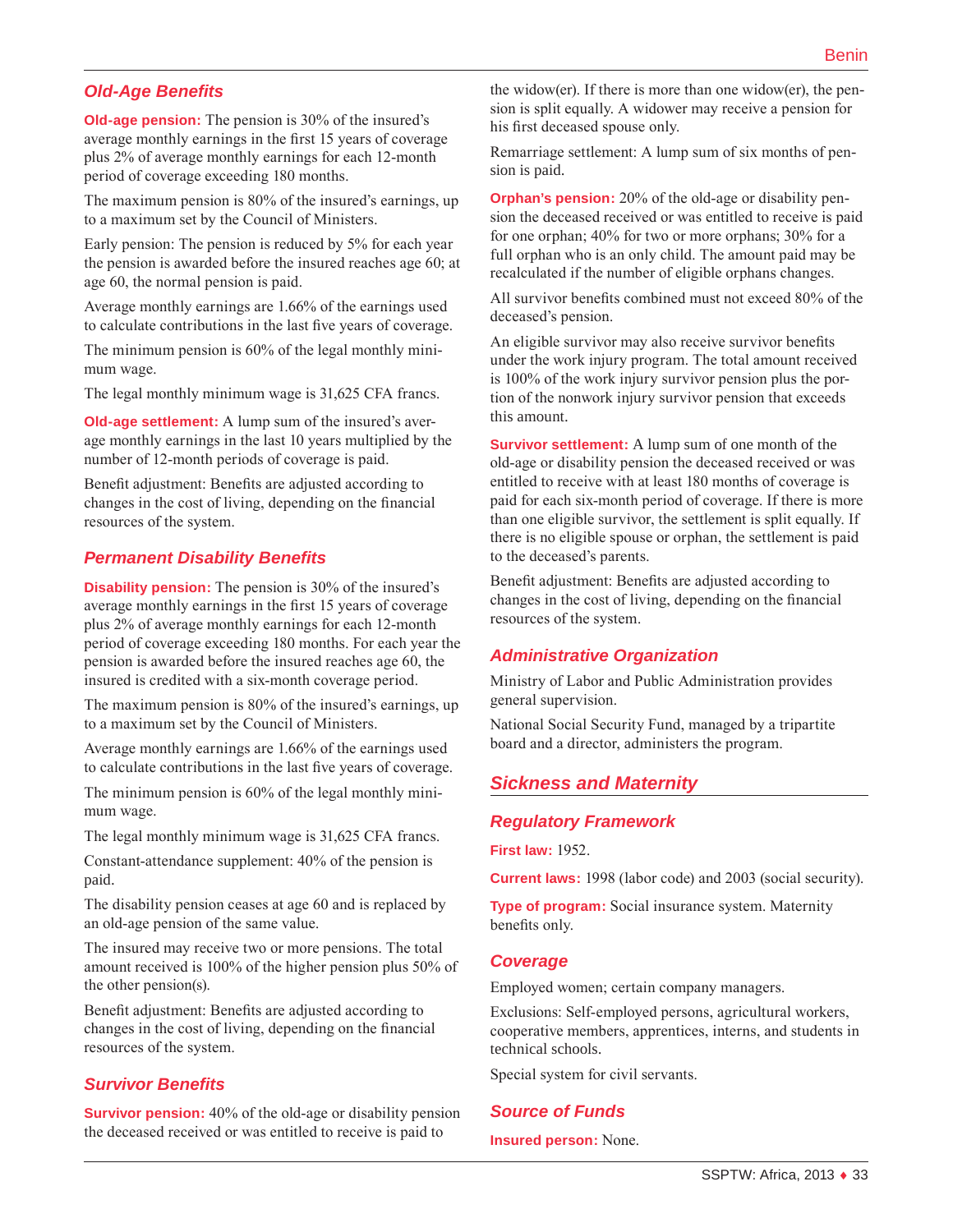**Self-employed person:** Not applicable.

**Employer:** 0.2% of gross payroll.

The minimum monthly earnings used to calculate contributions are the legal monthly minimum wage.

The legal monthly minimum wage is 31,625 CFA francs.

Employers with 20 or more employees pay contributions monthly; employers with one to 19 employees pay quarterly.

**Government:** None.

#### *Qualifying Conditions*

**Cash sickness benefits:** No statutory benefits are provided.

**Cash maternity benefits:** Must have at least six months of coverage.

A month of coverage corresponds to any month in which the insured works at least 18 days or 120 hours in covered employment, including periods for which cash maternity or work injury benefits are paid.

Benefits are payable abroad only under reciprocal agreement.

#### *Sickness and Maternity Benefits*

**Sickness benefit:** No statutory benefits are provided. (The 1998 labor code requires employers to provide paid sick leave.)

**Maternity benefit:** 100% of the insured's earnings at the time the maternity leave starts is paid for six weeks before and eight weeks after the expected date of childbirth (the employer pays half); may be extended for up to four weeks if there are complications arising from childbirth.

#### *Workers' Medical Benefits*

No statutory benefits are provided. (The 1998 labor code requires employers to pay 60% of the cost of health and medical services for employees.)

#### *Dependents' Medical Benefits*

**Medical benefits for dependents:** No statutory benefits are provided. (The 1998 labor code requires employers to pay 60% of the cost of health and medical services for employees' dependents. Eligible dependents include the spouse and dependent children.)

Some maternity, child health, and welfare services are provided under Family Allowances.

### *Administrative Organization*

Ministry of Labor and Public Administration provides general supervision.

National Social Security Fund, managed by a tripartite board and a director, administers the program.

# *Work Injury*

#### *Regulatory Framework*

**First law:** 1959.

**Current law:** 2003 (social security).

**Type of program:** Social insurance system.

#### *Coverage*

Employed persons, certain company managers, apprentices, interns, students in technical schools, and cooperative members.

Exclusions: Self-employed persons and agricultural workers.

#### *Source of Funds*

**Insured person:** None.

**Self-employed person:** Not applicable.

**Employer:** 1% to 4% of gross payroll, according to the assessed risk.

The minimum monthly earnings used to calculate contributions are the legal monthly minimum wage.

The legal monthly minimum wage is 31,625 CFA francs.

Employers with 20 or more employees pay contributions monthly; employers with one to 19 employees pay quarterly.

**Government:** None; contributes as an employer.

### *Qualifying Conditions*

**Work injury benefits:** There is no minimum qualifying period. Accidents that occur while commuting to and from work are covered.

### *Temporary Disability Benefits*

**Temporary disability benefit:** 66.7% of the insured's average daily earnings in the month before the disability began is paid from the day after the disability began, up to 12 months; thereafter, the benefit is based on the insured's yearly earnings in the year before the disability began, up to 10 times the legal minimum wage multiplied by 1.4, according to the assessed degree of disability. The benefit is paid until full recovery or certification of permanent disability.

The minimum monthly earnings used to calculate benefits are the legal monthly minimum wage.

The legal monthly minimum wage is 31,625 CFA francs.

An approved doctor assesses the disability.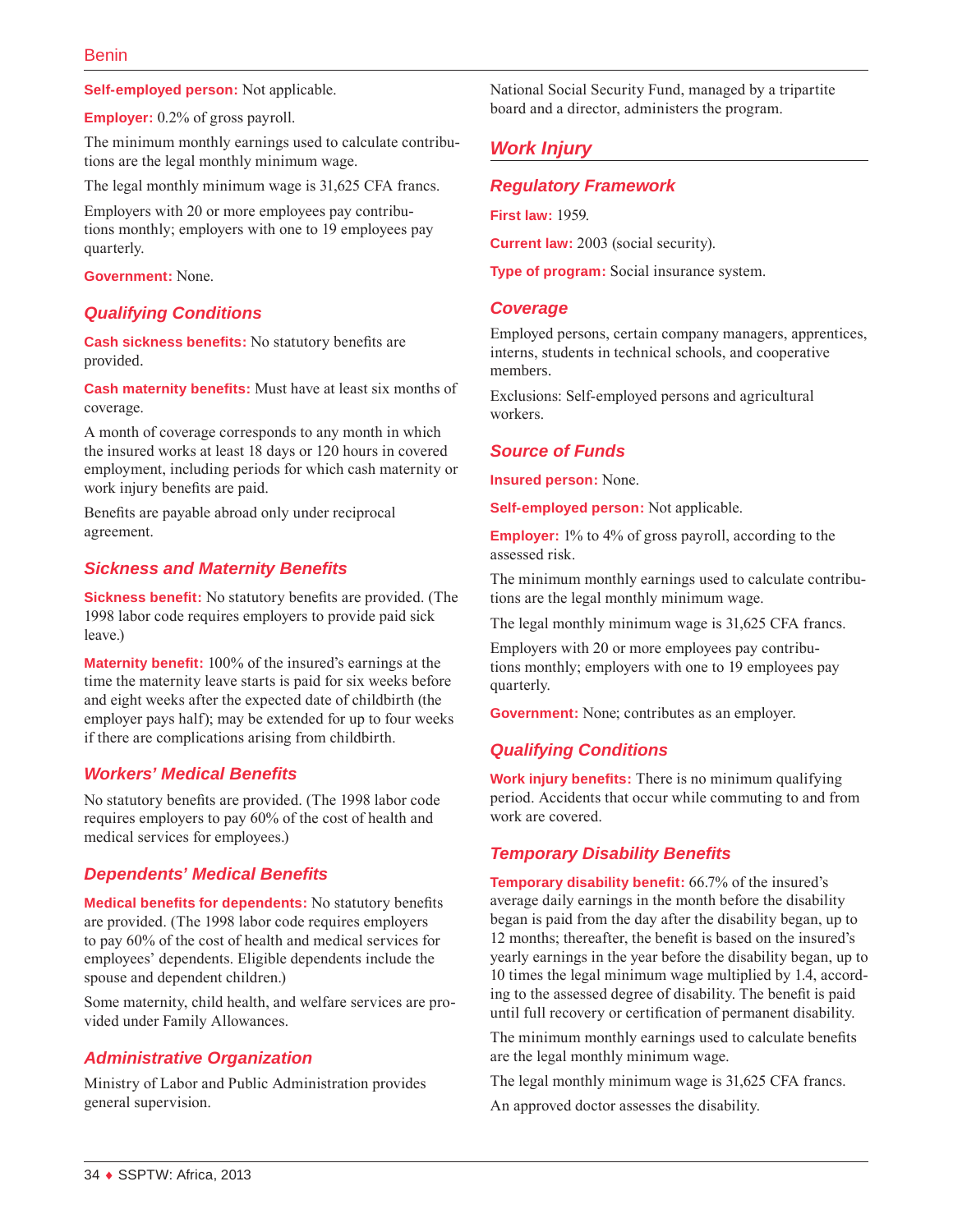### *Permanent Disability Benefits*

**Permanent disability pension:** If the insured has a total disability, the pension is 100% of the insured's annual earnings in the year before the disability began, up to three times the legal minimum wage plus 50% of the portion of earnings between this limit and 10 times the legal minimum wage.

Partial disability: For an assessed degree of disability of at least 20%, the benefit is the insurable annual earnings in the year before the disability began multiplied by 0.5 for each degree of assessed disability from 1% to 50% and by 1.5 times the assessed degree of disability for the portion greater than 50%.

The minimum monthly earnings used to calculate the pension are the legal monthly minimum wage multiplied by 1.4.

The legal monthly minimum wage is 31,625 CFA francs.

Constant-attendance supplement: If the insured requires the constant attendance of others to perform daily functions, 40% of earnings are paid.

Pensions are paid monthly if the assessed degree of disability is 75% or more; otherwise, pensions are paid monthly or quarterly.

An approved doctor assesses the disability.

The insured may receive two or more pensions. The total amount received is 100% of the higher pension plus 50% of the other pension(s).

**Disability allowance:** For an assessed degree of disability of less than 20%, a lump sum of five years of pension is paid, according to the assessed degree of disability.

An approved doctor assesses the disability.

Benefit adjustment: Benefits are adjusted according to changes in the cost of living, depending on the financial resources of the system.

#### *Workers' Medical Benefits*

Benefits include medical and surgical care, hospitalization, medicine, appliances, prostheses, rehabilitation, and transportation.

#### *Survivor Benefits*

**Survivor pension:** 30% of the deceased's earnings used to calculate the permanent disability pension is paid to a spouse who married the deceased before the disability began; up to 20% to a divorced spouse who received alimony. If there is more than one widow(er), the pension is split equally.

The pension ceases on remarriage.

Remarriage settlement: A lump sum of six months of pension is paid.

**Orphan's pension:** 15% of the deceased's earnings used to calculate the permanent disability pension is paid to each of the first two orphans and 10% to each additional orphan.

Eligible orphans include dependent children younger than age 22. An orphan's pension may not be combined with family allowances.

#### **Dependent parent's and grandparent's pension:** 10%

of the deceased's earnings used to calculate the permanent disability pension is paid to each dependent parent and grandparent.

All survivor benefits combined must not exceed 85% of the permanent disability pension the deceased received or was entitled to receive.

An eligible survivor may also receive survivor benefits under the old-age, disability, and survivors program. The total amount received is 100% of the work injury survivor pension plus the portion of the nonwork injury survivor pension that exceeds this amount.

**Funeral grant:** Funeral costs are reimbursed up to five times the legal monthly minimum wage.

The legal monthly minimum wage is 31,625 CFA francs.

Benefit adjustment: Benefits are adjusted according to changes in the cost of living, depending on the financial resources of the system.

#### *Administrative Organization*

Ministry of Labor and Public Administration provides general supervision.

National Social Security Fund, managed by a tripartite board and a director, administers the program.

# *Family Allowances*

#### *Regulatory Framework*

**First law:** 1955.

**Current law:** 2003 (social security).

**Type of program:** Employment-related system.

#### *Coverage*

Employed persons, certain company managers, local authority employees, and some civil servants.

Exclusions: Self-employed persons, agricultural workers, cooperative members, apprentices, interns, and students in technical schools.

Special system for civil servants.

# *Source of Funds*

**Insured person:** None.

**Self-employed person:** Not applicable.